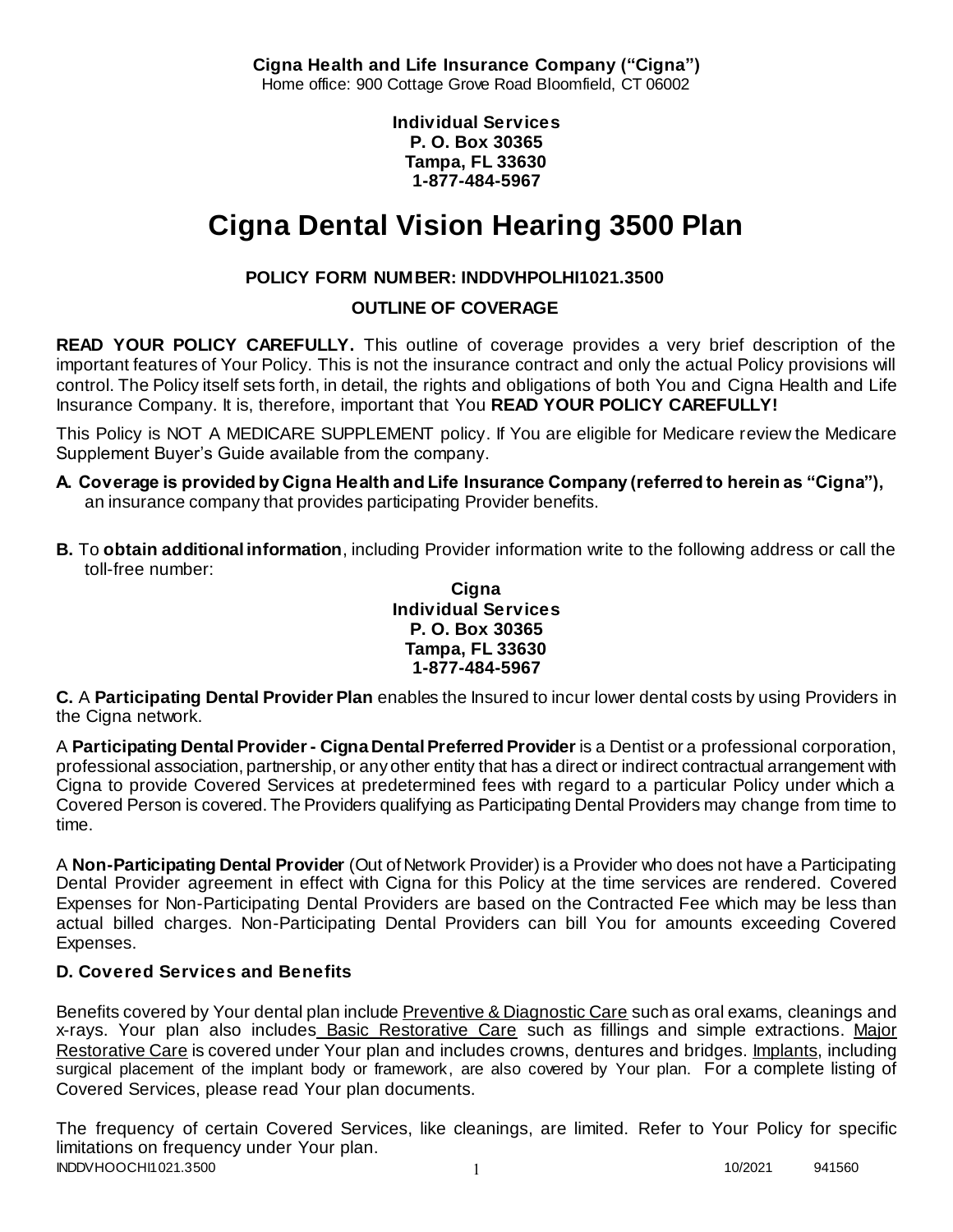### **Benefit Schedule**

The benefits outlined in the table below show the payment percentages for Covered Expenses **AFTER** any applicable Deductibles have been satisfied unless otherwise stated.

# **CIGNA DENTAL, VISION, AND HEARING INSURANCE** *The Schedule*

#### **For You and Your Dependents**

#### **The Schedule – Dental Benefits**

If You select a Participating Dental Provider, Your cost will be less than if You select a Non-Participating Dental Provider.

#### **Emergency Services**

The Benefit Percentage payable for Emergency Services charges made by a Non-Participating Dental Provider is the same Benefit Percentage as for Participating Dental Provider Charges. Dental Emergency services are required immediately to either alleviate pain or to treat the sudden onset of an acute dental condition. These are usually minor procedures performed in response to serious symptoms, which temporarily relieve significant pain, but do not effect a definitive cure, and which, if not rendered, will likely result in a more serious dental or medical complication.

#### **Dental Deductibles**

Dental Deductibles are expenses to be paid by You or Your Dependent. Dental Deductibles are in addition to any Coinsurance. Once the Dental Deductible maximum in The Schedule has been reached You and Your family need not satisfy any further dental deductible for the rest of that year.

#### **Participating Dental Provider Payment**

Participating Dental Provider services are paid based on the Contracted Fee agreed upon by the Provider and Cigna.

#### **Non-Participating Dental Provider Payment**

Non-Participating Dental Provider services are paid based on the Contracted Fee.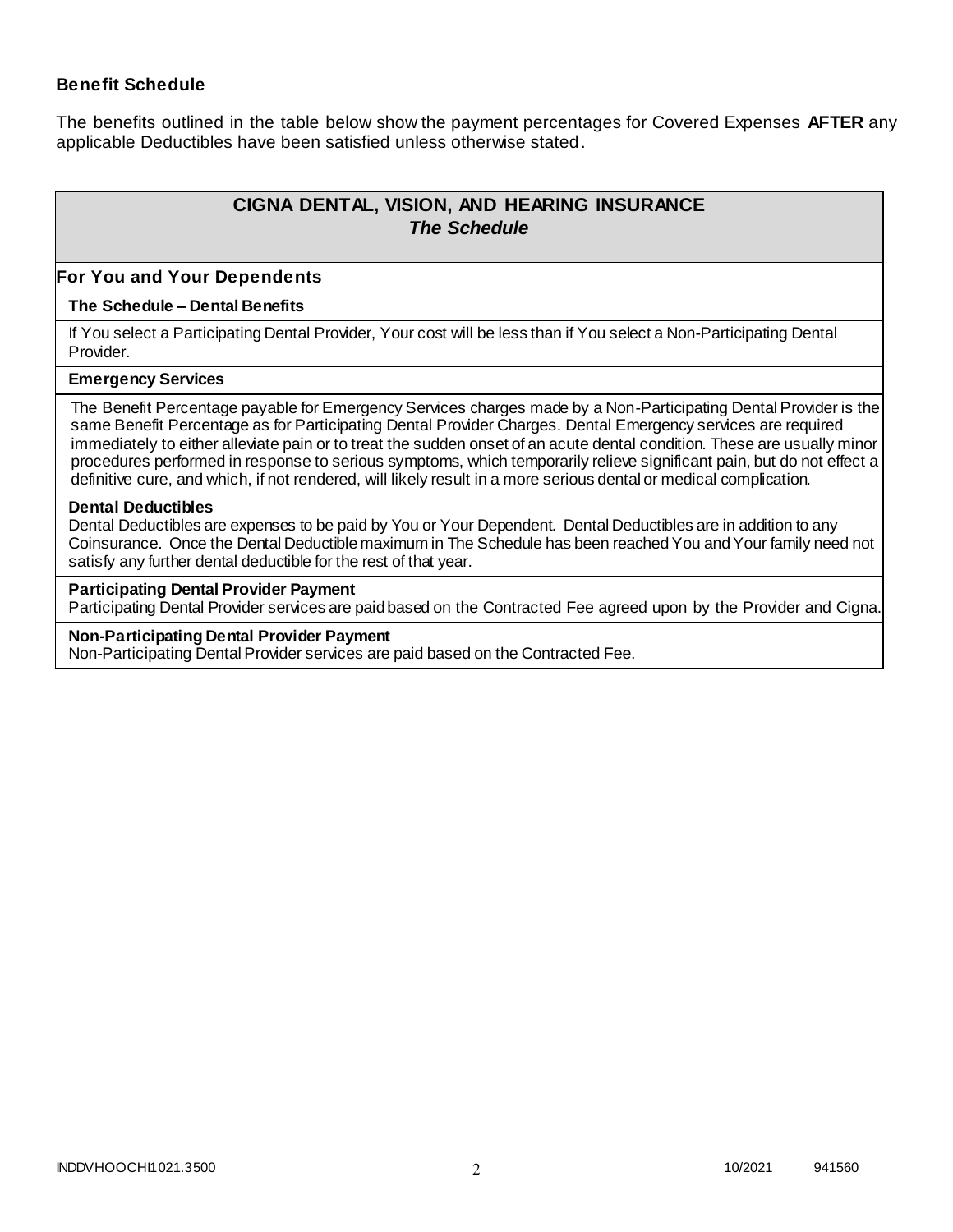| DENTAL BENEFIT HIGHLIGHTS                                                                                                                                                                                                                                                 |                                                  |
|---------------------------------------------------------------------------------------------------------------------------------------------------------------------------------------------------------------------------------------------------------------------------|--------------------------------------------------|
| Classes I, II, III, IX<br><b>Calendar Year Maximum</b>                                                                                                                                                                                                                    | \$2,500 per person                               |
| <b>Class IX Lifetime Maximum</b>                                                                                                                                                                                                                                          | \$2,000 per person                               |
| <b>Calendar Year Dental Deductible</b>                                                                                                                                                                                                                                    |                                                  |
| Individual                                                                                                                                                                                                                                                                | \$100 per person                                 |
|                                                                                                                                                                                                                                                                           | Not Applicable to Class I                        |
| Class I                                                                                                                                                                                                                                                                   | The Percentage of Covered Expenses the Plan Pays |
| Preventive Care<br>Oral Exams<br>Routine Cleanings<br>Routine X-rays<br>Non-Routine X-rays<br><b>Fluoride Application</b><br><b>Sealants</b><br>Space Maintainers (non-orthodontic)<br>Emergency Care to Relieve Pain                                                     | 100%                                             |
| <b>Class II</b>                                                                                                                                                                                                                                                           | The Percentage of Covered Expenses the Plan Pays |
| <b>Basic Restorative</b><br>Fillings<br>Surgical Extraction of Impacted Teeth<br>Oral Surgery, Simple Extractions<br>Relines, Rebases, and Adjustments<br>Repairs - Bridges, Crowns, and Inlays<br>Repairs - Dentures                                                     | 80% after dental deductible                      |
| <b>Class III</b>                                                                                                                                                                                                                                                          | The Percentage of Covered Expenses the Plan Pays |
| <b>Major Restorative</b><br>Crowns / Inlays / Onlays<br>Root Canal Therapy / Endodontics<br><b>Minor Periodontics</b><br><b>Major Periodontics</b><br>Oral Surgery, All Except Simple Extractions<br>Prosthesis Over Implant<br>Anesthetics<br>Dentures<br><b>Bridges</b> | 50% after dental deductible                      |
| <b>Class IX</b>                                                                                                                                                                                                                                                           | The Percentage of Covered Expenses the Plan Pays |
| Implants                                                                                                                                                                                                                                                                  | 50% after plan deductible                        |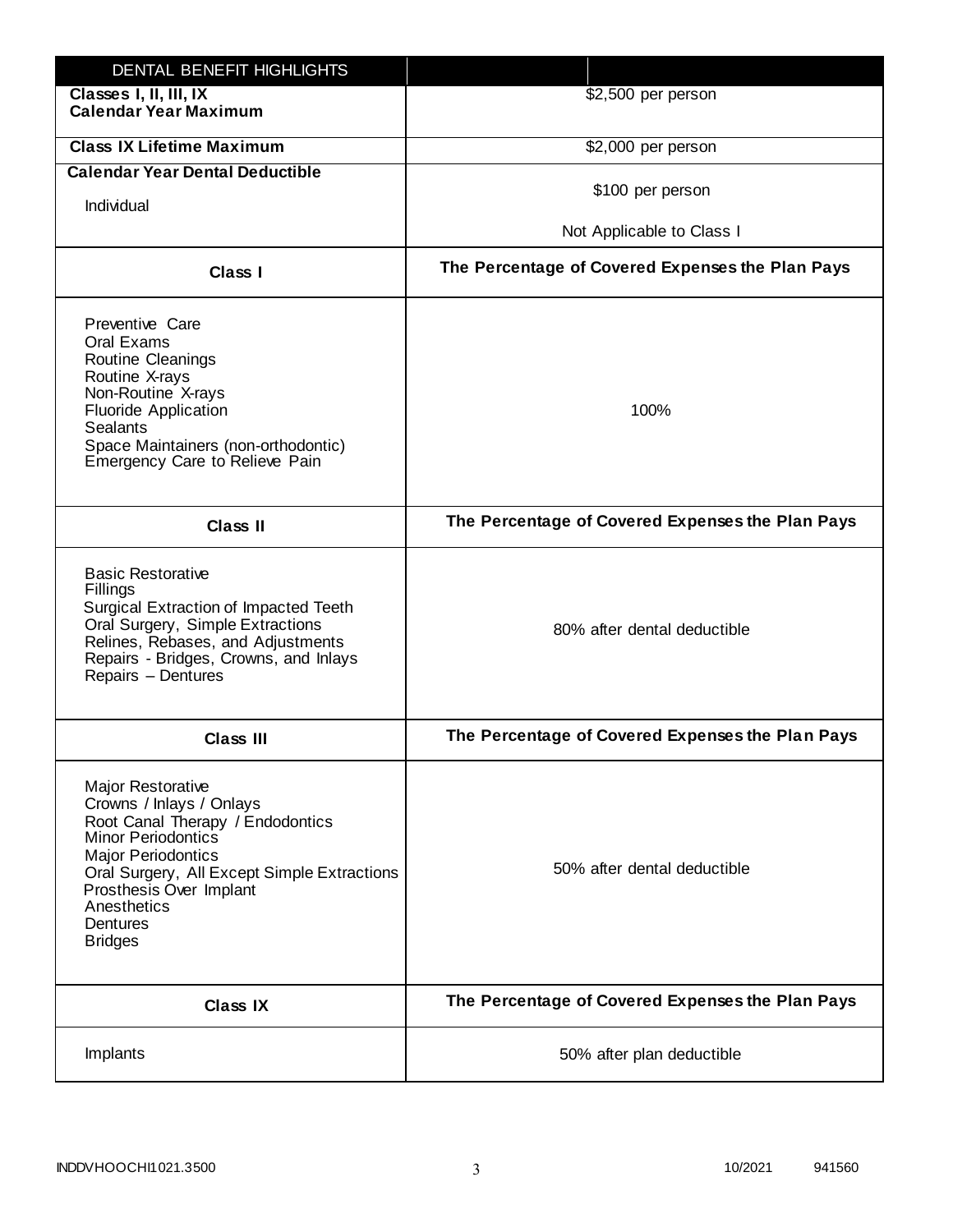| The Schedule - Vision Benefits                                                                  |                                                                                          |
|-------------------------------------------------------------------------------------------------|------------------------------------------------------------------------------------------|
| <b>VISION BENEFIT HIGHLIGHTS</b>                                                                |                                                                                          |
| Eye Examinations, including refraction                                                          | The plan pays 90% of expenses, not to exceed a \$100 calendar<br>year maximum per person |
| Materials (corrective eyeglasses or contact<br>lenses, including fittings and follow-up visits) | \$300 calendar year maximum per person                                                   |

| The Schedule - Hearing Benefits                             |                                        |
|-------------------------------------------------------------|----------------------------------------|
| <b>HEARING BENEFIT HIGHLIGHTS</b>                           |                                        |
| <b>Hearing Examinations</b>                                 | \$50 calendar year maximum per person  |
| Materials (Hearing Aids, including fittings<br>and repairs) | \$700 calendar year maximum per person |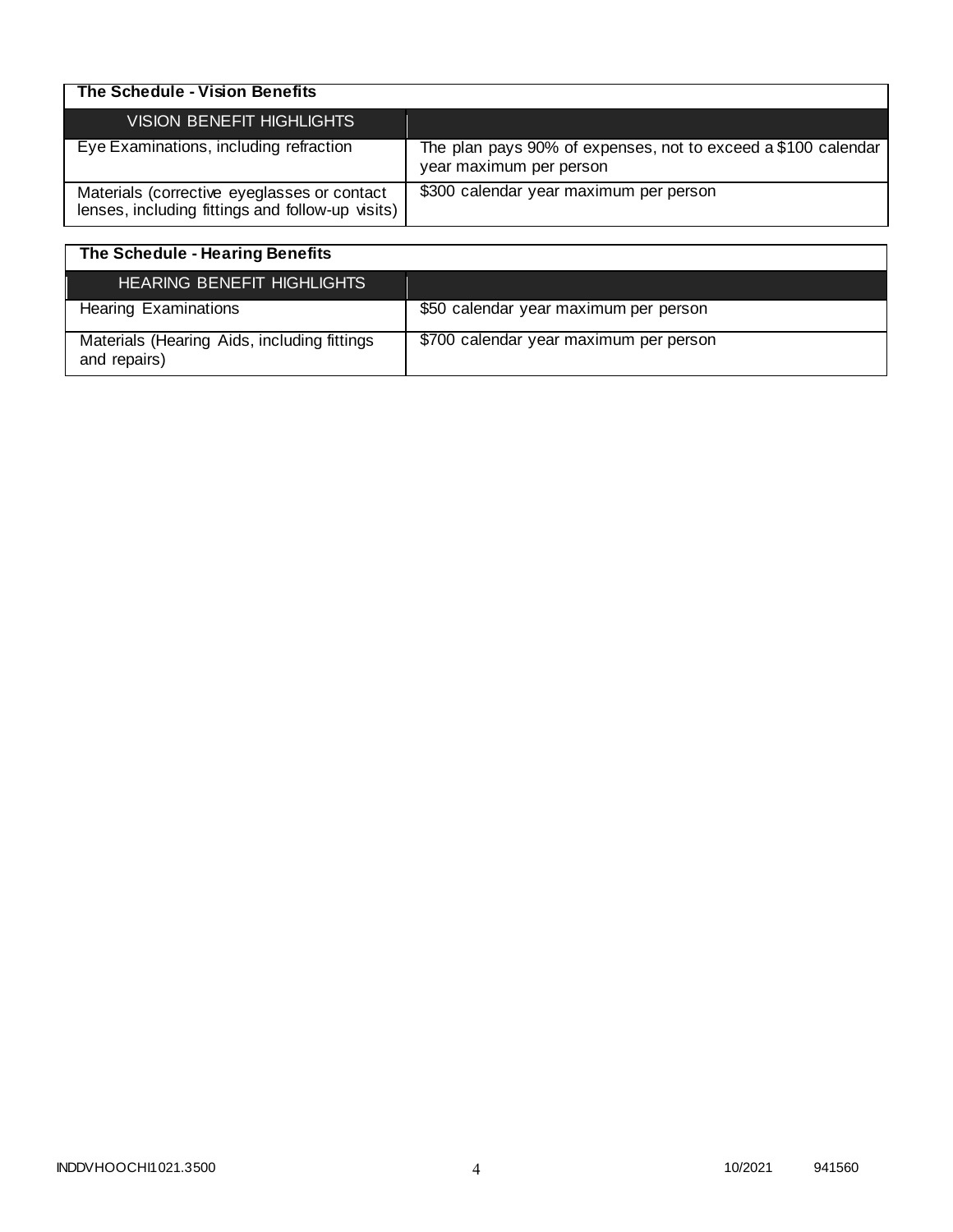# **Waiting Periods**

A Covered Person may access their dental, vision, and hearing benefit insurance once he or she has satisfied the following waiting periods.

- there is no waiting period for Class I or II dental benefits or for vision and hearing benefits.
- after 6 consecutive months of coverage dental benefits will increase to include the list of Class III procedures.
- after 12 consecutive months of coverage dental benefits will increase to include the list of Class IX procedures.

### **Missing Teeth Limitation**

There is no payment for replacement of teeth that are missing when a person first becomes insured. This payment limitation no longer applies after 24 months of continuous coverage.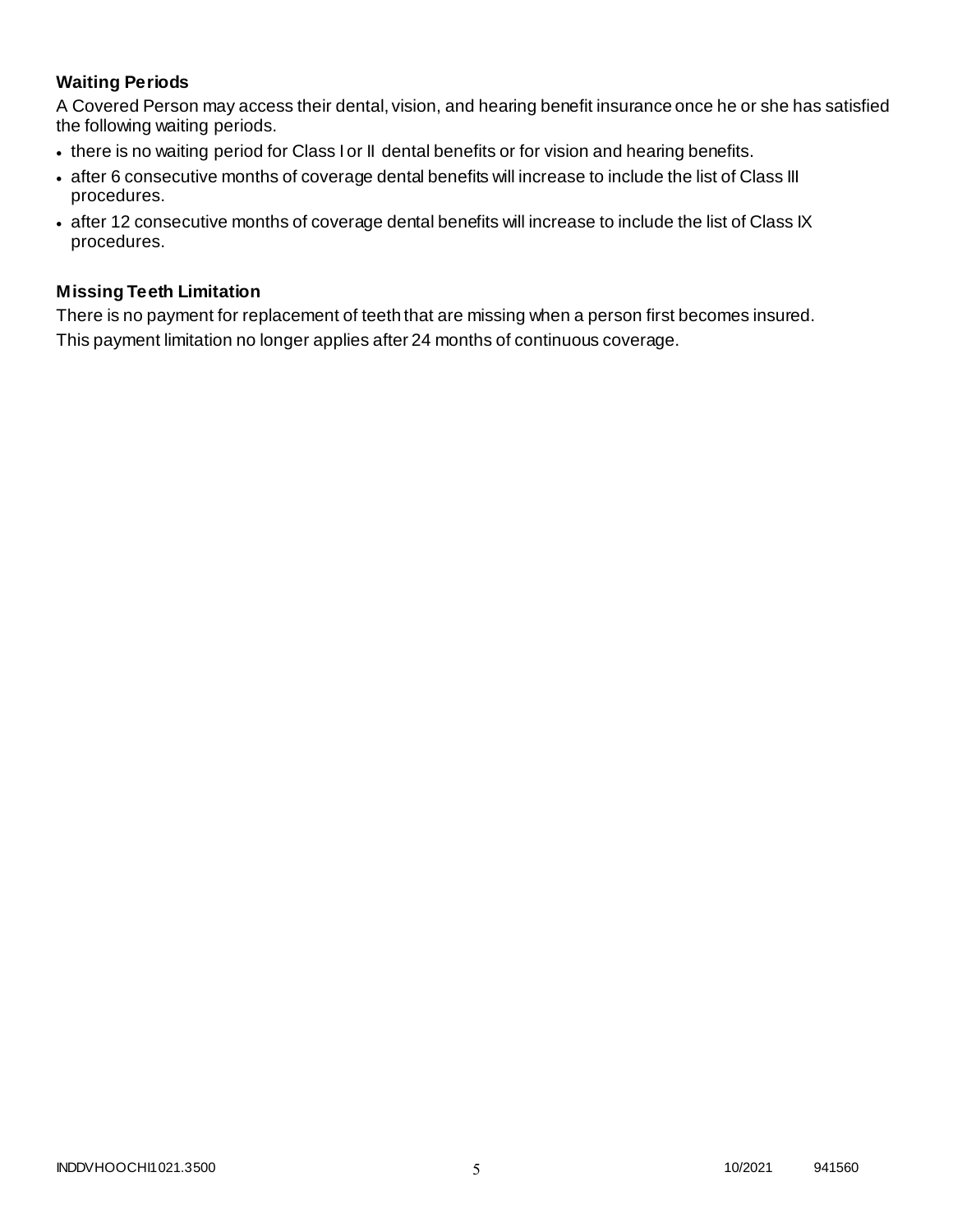# **E. Insured's Financial Responsibility**

The Insured is responsible for paying the monthly or quarterly premium on a timely basis. The Insured is also responsible to pay Providers for charges that are applied to the Deductibles, Coinsurance, and any amounts charged by Non-Participating Dental Providers in excess of the Contracted Fee. In addition, any charges for Medically Necessary and/or Dentally Necessary items that are excluded under the Policy are the responsibility of the Insured.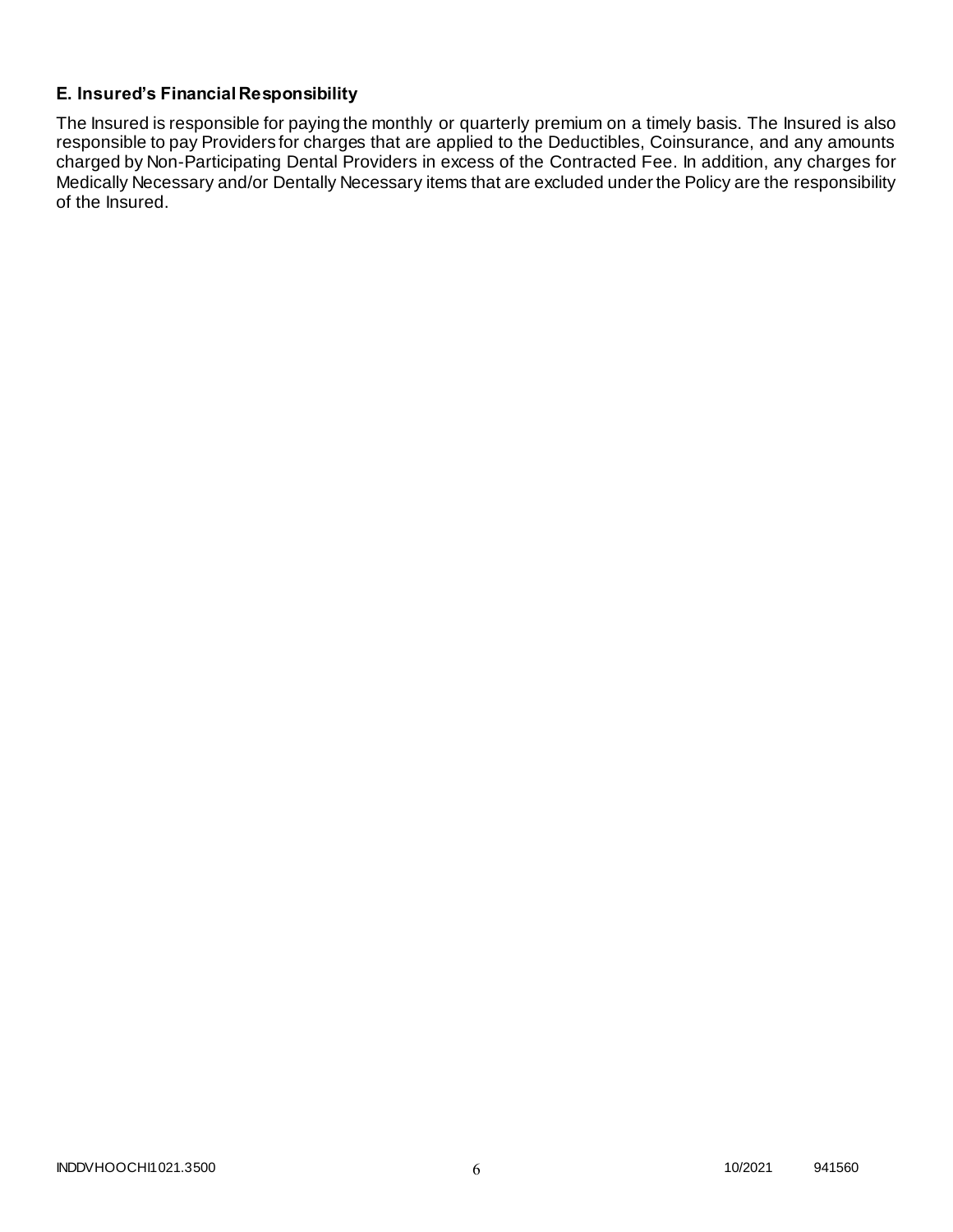# **F. Exclusions And Limitations: What Is Not Covered By This Policy**

# **Expenses Not Covered**

Covered Expenses will not include, and no payment will be made for:

- procedures which are not included in the list of Covered Dental Services, Covered Vision Services, or Covered Hearing Services;
- cone beam imaging;
- instruction for plaque control, oral hygiene and diet;
- core build-ups;
- veneers;
- precious or semi-precious metals for crowns, bridges and abutments;
- restoration of teeth which have been damaged by erosion, attrition or abrasion;
- bite registrations; precision or semi-precision attachments; or splinting;
- orthodontic treatment, except for the treatment of cleft lip and cleft palate;
- general anesthesia or intravenous sedation, when used for the purposes of anxiety control or patient management is not covered; may be considered only when medically or dentally necessary and when in conjunction with covered complex oral surgery;
- athletic mouth guards;
- services performed solely for cosmetic reasons;
- personalization or decoration of any dental device or dental work;
- replacement of an appliance per benefit guidelines;
- services that are medical in nature;
- services and supplies received from a hospital;
- prescription drugs;
- plano lenses;
- VDT (video display terminal)/computer eyeglass benefit;
- medical or surgical treatment of the eyes;
- any type of corrective vision surgery, including LASIK surgery, radial ketatonomy (RK), automated lame llar keratoplasty (ALK), or conductive keratoplasty (CK);
- Orthoptic or vision training and any associated supplemental testing;
- any eye examination, or any corrective eyewear, required by an employer as a condition of employment;
- safety eyewear;
- sub-normal vision aids or non-prescription lenses;
- Magnification or low vision aids not shown as covered in the Schedule of Vision Coverage;
- Assistive Listening Devices (ALDs);
- medical and/or surgical treatment of the internal or external structures of the ear, including but not limited to Cochlear implants;
- Hearing Aids not prescribed by a Licensed Hearing Care Professional;
- ear protective devices or plugs;
- Hearing Aids maintenance/service contracts, ear molds and other miscellaneous repairs;
- Hearing Aids purchased online or over the counter (OTC); or
- Disposable Hearing Aids.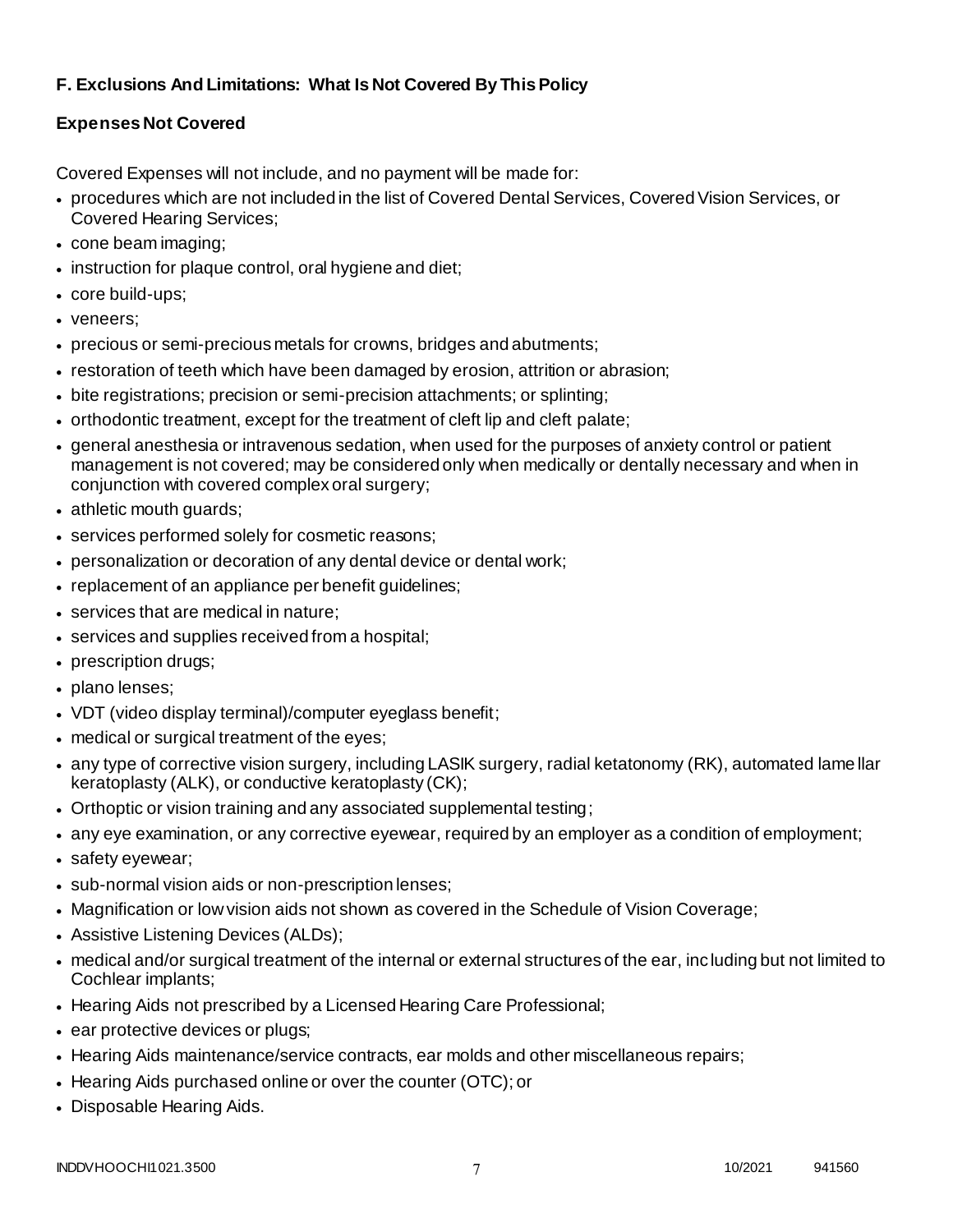### **General Limitations**

No payment will be made for expenses incurred for You or any one of Your Dependents:

- For services not specifically listed as Covered Services in this Policy;
- For services or supplies that are not Medically Necessary;
- For services received before the Effective Date of coverage;
- For services received after coverage under this Policy ends;
- For services for which You have no legal obligation to pay or for which no charge would be made if You did not have insurance coverage;
- For Professional services or supplies received or purchased directly or on Your behalf by anyone, including a Provider, from any of the following:
	- Yourself or Your employer;
	- a person who lives in the Covered Person's home, or that person's employer;
	- a person who is related to the Covered Person by blood, marriage or adoption, or that person's employer.
- for or in connection with an Injury arising out of, or in the course of, any employment for wage or profit;
- for or in connection with a Sickness which is covered under any workers' compensation or similar law;
- for charges made by a Hospital owned or operated by or which provides care or performs services for, the United States Government, if such charges are directly related to a condition which occurred while serving in the military or an associated auxiliary unit;
- services or supplies received due to an act of war, declared or undeclared while serving in the military or an associated auxiliary unit;
- to the extent that payment is unlawful where the person resides when the expenses are incurred;
- for charges which the person is not legally required to pay;
- for charges which would not have been made if the person had no insurance;
- to the extent that billed charges exceed the rate of reimbursement as described in the Schedule;
- for charges for unnecessary care, treatment or surgery;
- to the extent that You or any of Your Dependents is in any way paid or entitled to payment for those expenses by or through a public program, other than Medicaid;
- for or in connection with experimental procedures or treatment methods not approved by the American Dental Association or the appropriate dental specialty society;
- Procedures that are a covered expense under any other plan which provides dental, vision, or hearing benefits;
- To the extent that benefits are paid or payable for those expenses under the mandatory part of any auto insurance policy written to comply with a "no-fault" insurance law or an uninsured motorist insurance law. Cigna will take into account any adjustment option chosen under such part by You or any one of Your Dependents.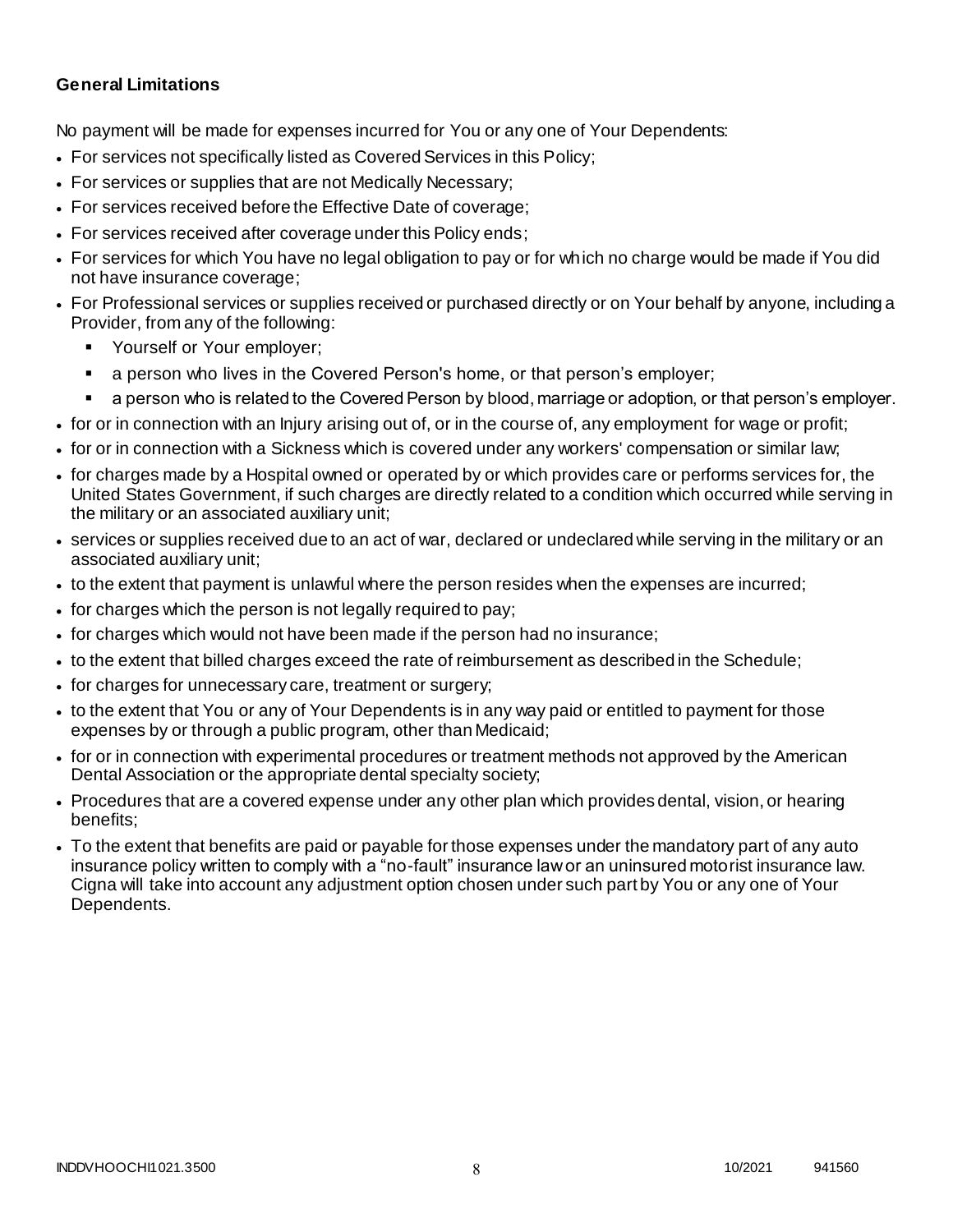### **G. Predetermination of Dental Benefits Program**

Predetermination of Benefits is a voluntary review of a Dentist's proposed treatment plan and expected charges. It is not preauthorization of service and is not required.

The treatment plan should include supporting pre-operative x-rays and other diagnostic materials as requested by Cigna's dental consultant. If there is a change in the treatment plan, a revised plan should be submitted.

Cigna will determine covered dental expenses for the proposed treatment plan. If there is no Predetermination of Benefits, Cigna will determine covered dental expenses when it receives a claim.

Review of proposed treatment is advised whenever extensive dental work is recommended when charges exceed **\$500**.

Predetermination of Benefits is not a guarantee of a set payment. Payment is based on the services that are actually delivered and the coverage in force at the time services are completed.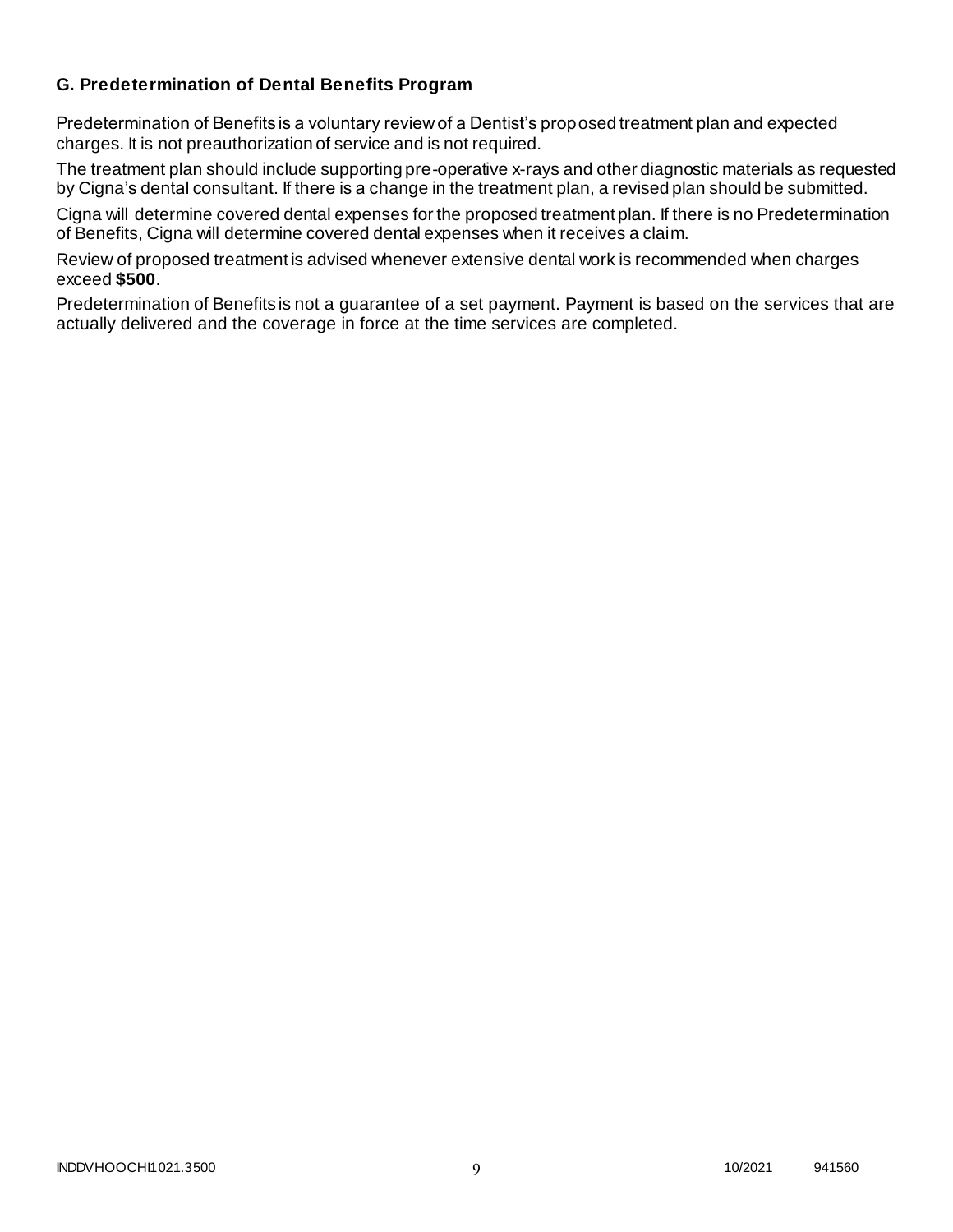### **H. General Provisions**

## **WHEN YOU HAVE A COMPLAINT OR AN APPEAL**

For the purposes of this section, any reference to "You," "Your" or "Yourself" also refers to a representative or Provider designated by You to act on Your behalf, unless otherwise noted.

We want You to be completely satisfied with the care You receive. That is why We have established a process for addressing Your concerns and solving Your problems.

#### **Start with Member Services**

We are here to listen and help. If You have a concern regarding a person, a service, the quality of care, or contractual benefits, You can call Our toll-free number and explain Your concern to one of Our Customer Service representatives. You can also express that concern in writing. Please call or write to Us at the following:

Customer Services Toll-Free Number or address on mycigna.com, explanation of benefits or claim form

We will do Our best to resolve the matter on Your initial contact. If We need more time to review or investigate Your concern, We will get back to You as soon as possible, but in any case within 30 days. If You are not satisfied with the results of a coverage decision, You can start the appeals procedure.

#### **Appeals Procedure**

Cigna has a two step appeals procedure for coverage decisions. To initiate an appeal, You must submit a request for an appeal in writing within 365 days of receipt of a denial notice. You should state the reason why You feel Your appeal should be approved and include any information supporting Your appeal. If You are unable or choose not to write, You may ask to register Your appeal by telephone. Call or write to Us at the toll-free number or address on Your Benefit Identification card, explanation of benefits or claim form.

#### **Level One Appeal**

Your appeal will be reviewed and the decision made by someone not involved in the initial decision. Appeals involving Medical Necessity or clinical appropriateness will be considered by a health care professional.

For level one appeals, We will respond in writing with a decision within 30 calendar days after We receive an appeal for a postservice coverage determination. If more time or information is needed to make the determination, We will notify You in writing to request an extension of up to 15 calendar days and to specify any additional information needed to complete the review.

If You are not satisfied with Our level-one appeal decision, You may request a level-two appeal.

### **Level Two Appeal**

If You are dissatisfied with Our level one appeal decision, You may request a second review. To start a level two appeal, follow the same process required for a level one appeal.

Most requests for a second review will be conducted by the Appeals Committee, which consists of at least three people. Anyone involved in the prior decision may not vote on the Committee. For appeals involving Medical Necessity or clinical appropriateness, the Committee will consult with at least one Dentist reviewer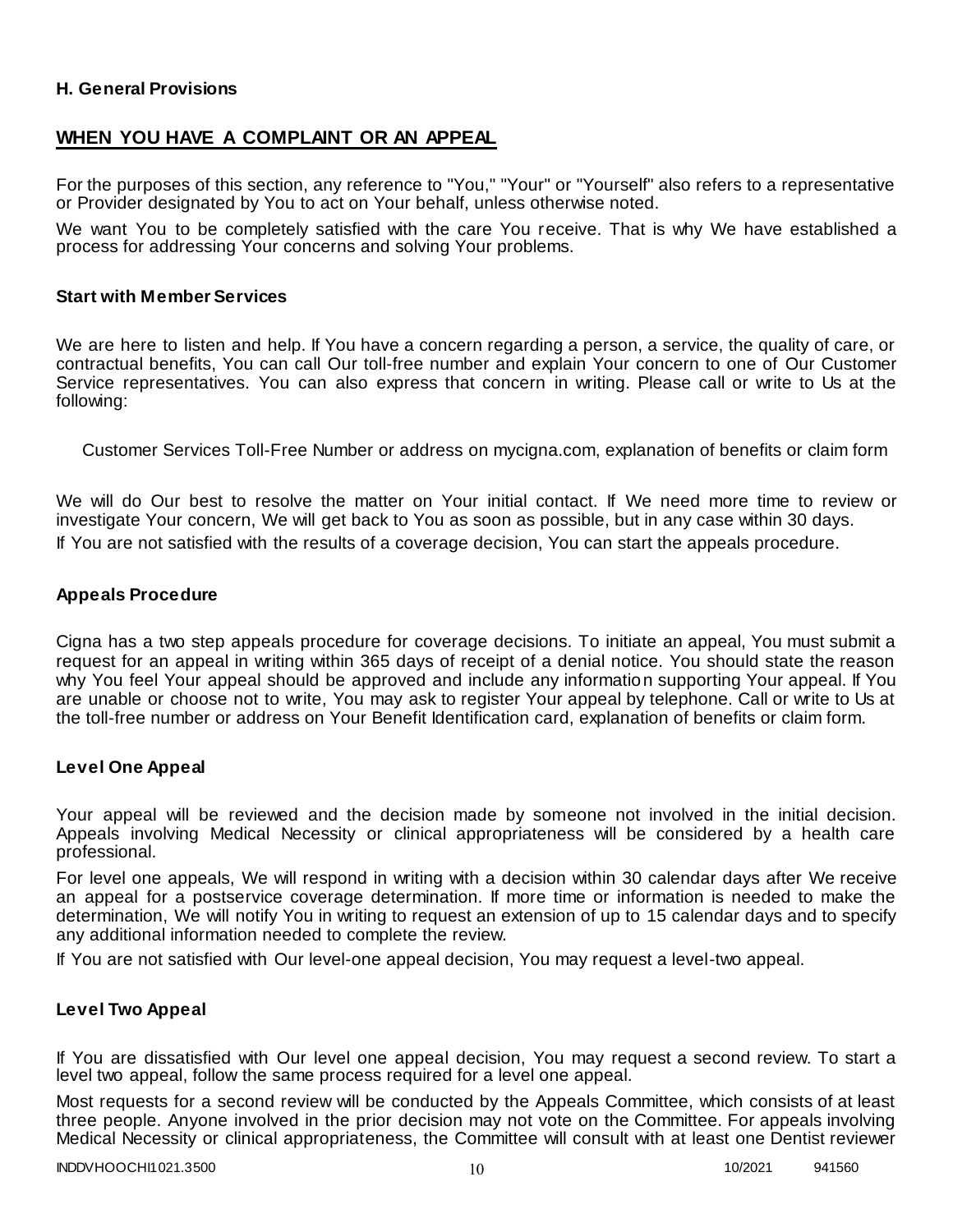in the same or similar specialty as the care under consideration. You may present Your situation to the Committee in person or by conference call.

For level two appeals We will acknowledge in writing that We have received Your request and schedule a Committee review. For postservice claims, the Committee review will be completed within 30 calendar days. If more time or information is needed to make the determination, We will notify You in writing to request an extension of up to 15 calendar days and to specify any additional information needed by the Committee to complete the review. You will be notified in writing of the Committee's decision within five working days after the Committee meeting, and within the Committee review time frames above if the Committee does not approve the requested coverage.

### **Notice of Benefit Determination on Appeal**

Every notice of an appeal decision will be provided in writing or electronically and, if an adverse determination, will include:

- (1) the specific reason or reasons for the denial decision;
- (2) reference to the specific Policy provisions on which the decision is based;
- (3) a statement that the claimant is entitled to receive, upon request and free of charge, reasonable access to and copies of all documents, records, and other Relevant Information as defined;
- (4) upon request and free of charge, a copy of any internal rule, guideline, protocol or other similar criterion that was relied upon in making the adverse determination regarding Your appeal, and an explanation of the scientific or clinical judgment for a determination that is based on a medical necessity, experimental treatment or other similar exclusion or limit.

#### **Relevant Information**

Relevant Information is any document, record, or other information which was relied upon in making the benefit determination; was submitted, considered, or generated in the course of making the benefit determination, without regard to whether such document, record, or other information was relied upon in making the benefit determination; demonstrates compliance with the administrative processes and safeguards required by federal law in making the benefit determination; or constitutes a statement of policy or guidance with respect to the plan concerning the denied treatment option or benefit or the claimant's diagnosis, without regard to whether such advice or statement was relied upon in making the benefit determination.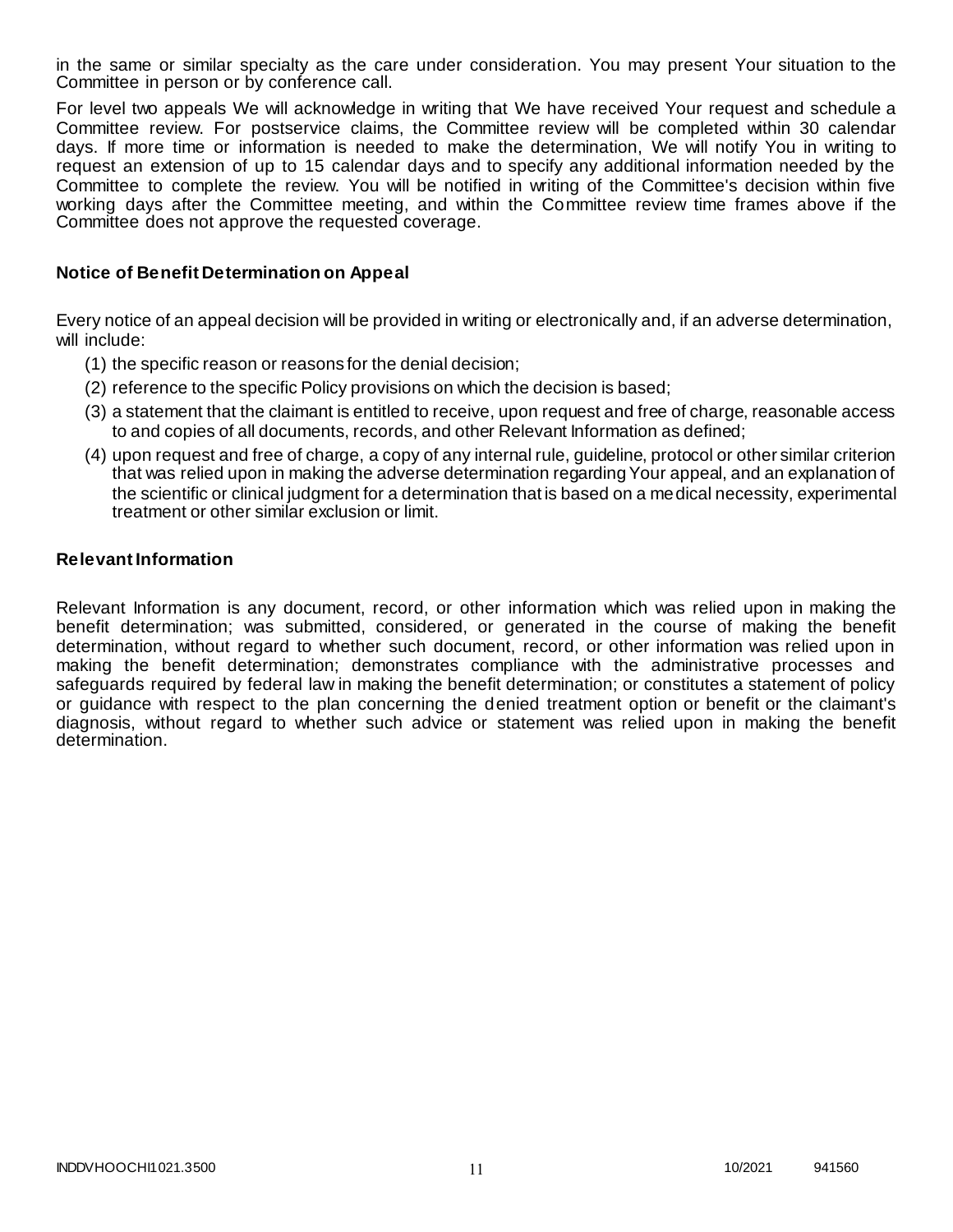# **I. Participating Dental Providers**

Cigna will provide a current list of Dentists currently participating with Cigna and their locations to each Covered Person upon request.

To verify if a Dentist is currently participating with Cigna and is accepting new Cigna Insureds, the Covered Person should visit Our website at mycigna.com.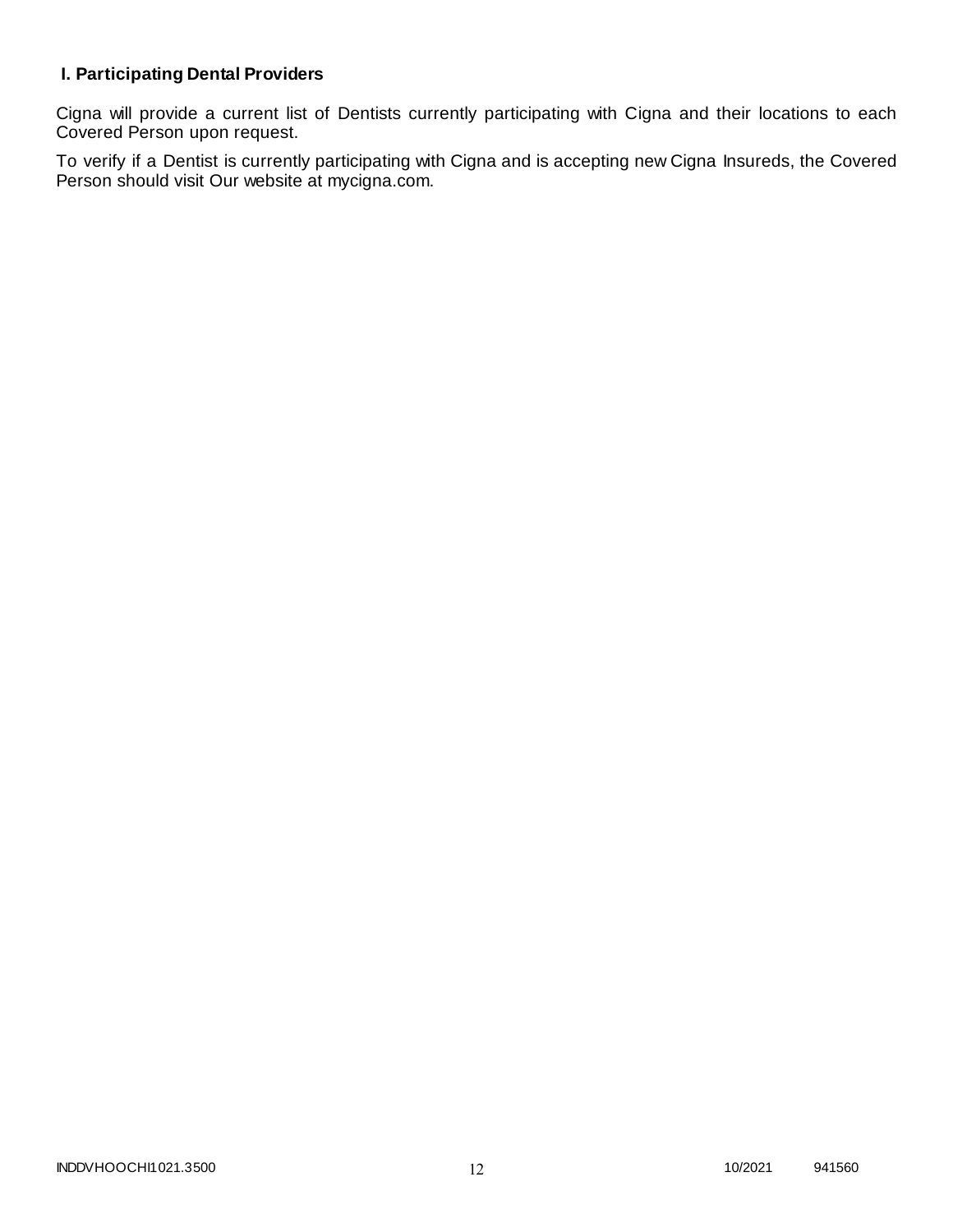### **J. Renewability, Eligibility, and Continuation**

1. The Policy will renew except for the specific events stated in the Policy. Cigna may change the premiums of the Policy with 60 days written notice to the Insured. However, Cigna will not refuse to renew or change the premium schedule for the Policy on an individual basis, but only for all Insureds in the same class and covered under the same Policy as You.

2. The individual plan is designed for residents of Hawaii who are not enrolled under or covered by any other group or individual health coverage. You must notify Cigna of all changes that may affect any Covered Person's eligibility under the Policy.

3. You or Your Dependent(s) will become ineligible for coverage:

- When premiums are not paid according to the due dates and grace periods described in the premium section.
- With respect to Your Spouse, Domestic Partner, or partner to a Civil Union: when the Spouse is no longer married to the Insured or when the union is dissolved.
- With respect to You and Your Family Member(s): when You no longer meet the requirements listed in the Conditions of Eligibility section.
- The date the Policy terminates.
- When the Insured no longer lives in the Service Area.

4. If a Covered Person's eligibility under this Plan would terminate due to the Insured's death, divorce or if other Dependents would become ineligible due to age or no longer qualify as dependents for coverage under this Plan; except for the Insured's failure to pay premium, the Covered Person's insurance will be continued if the Covered Person exercising the continuation right notifies Cigna and pays the appropriate monthly premium within 60 days following the date this Policy would otherwise terminate. Any waiting periods in the new Plan will be considered as being met to the extent coverage was in force under this Plan.